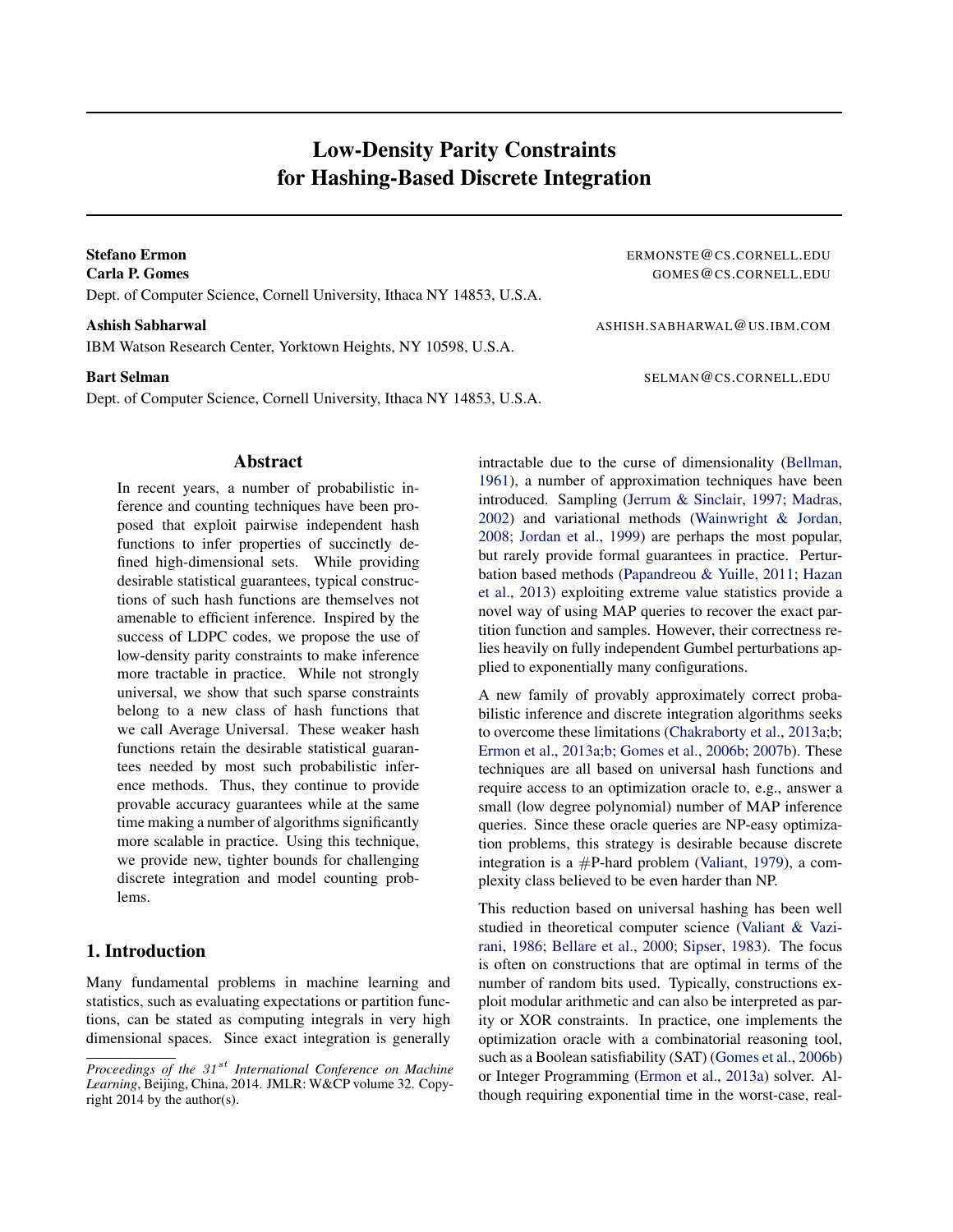world instances are often solved quickly, and the implementation of the hash function heavily affects the runtime. One must thus design hash functions that not only have good statistical properties but are also easy to reason with in practice. This is closely related to coding theory, where one seeks codes that have good properties assuming NP-hard optimal decoding is possible, but which also lead to practical, efficient suboptimal decoding algorithms (MacKay, 1999).

We introduce a new class of hash functions, termed Average Universal, that are statistically weaker than traditional ones but strong enough to be used for discrete integration and counting. Specifically, they retain the desirable property that for large enough sets, the size of each hash "bucket" is sufficiently concentrated around its mean. The main advantage is that they can be implemented with sparse low-density parity constraints, which are empirically much easier to handle. Thus, our construction provides a tradeoff between statistical properties and computational efficiency of combinatorial reasoning with such constraints. This idea applies to a wide range of probabilistic inference and counting techniques that are based on universal hashing (Ermon et al., 2013b; Chakraborty et al., 2013a; Gomes et al., 2006b; 2007b), which would all benefit from our results.

To illustrate the gains, we empirically demonstrate that the WISH algorithm for discrete integration (Ermon et al., 2013b) benefits enormously from sparse parity constraints when an Integer Programming solver is used as optimization oracle (Ermon et al., 2013a). Specifically, given the same computational power, we obtain much better estimates on the partition function of graphical models thanks to the sparser parity constraints. The improvement over WISH comes at no cost, as we maintain the same theoretical properties of the original algorithm. Further, we show that model counting techniques based on modern SAT solvers (Gomes et al., 2006b) also greatly benefit from our new hash function construction.

#### 2. Preliminaries

We start with definitions of standard universal hash functions (cf. Vadhan, 2011; Goldreich, 2011).

**Definition 1.** A family of functions  $\mathcal{H} = \{h : \{0, 1\}^n \to \emptyset\}$  $\{0,1\}^m\}$  is  $\epsilon$ -SU (Strongly Universal) if the following two conditions hold when  $H$  is chosen uniformly at random from H. 1)  $\forall x \in \{0,1\}^n$ , the random variable  $H(x)$  is uniformly distributed in  $\{0,1\}^m$ . 2)  $\forall x_1, x_2 \in \{0,1\}^n$  $x_1 \neq x_2, \forall y_1, y_2 \in \{0, 1\}^m$ , it holds that  $P[H(x_1) =$  $y_1, H(x_2) = y_2 \le \epsilon/2^m$ .

It can be verified that  $\epsilon \geq 1/2^m$ , and the case  $\epsilon = 1/2^m$ corresponds to pairwise independent hash functions.

**Definition 2.** A family of functions  $\mathcal{H} = \{h : \{0, 1\}^n \to \emptyset\}$  $\{0, 1\}^m$ } is pairwise independent if the following two conditions hold when  $H$  is chosen uniformly at random from H. 1)  $\forall x \in \{0,1\}^n$ , the random variable  $H(x)$  is uniformly distributed in  $\{0, 1\}^m$ . 2)  $\forall x_1, x_2 \in \{0, 1\}^n$   $x_1 \neq$  $x_2$ , the random variables  $H(x_1)$  and  $H(x_2)$  are independent.

Statistically optimal functions can be constructed by considering the family H of all possible functions from  $\{0,1\}^n$ to  $\{0,1\}^m$ . It is easy to verify that this is a family of *fully* independent functions. However, functions from this family require  $m2^n$  bits to be specified, making this construction not very useful for large  $n$ . On the other hand, *pairwise independent* hash functions can be specified compactly. They are generally based on modular arithmetic constraints of the form  $Ax = b \mod 2$ , referred to as parity or XOR constraints.

**Proposition 1.** Let  $A \in \{0, 1\}^{m \times n}$ ,  $b \in \{0, 1\}^m$ . The *family*  $H = \{h_{A,b}(x) : \{0,1\}^n \to \{0,1\}^m\}$  *where*  $h_{A,b}(x) = Ax + b \mod 2$  is a family of pairwise inde*pendent hash functions.*

#### 2.1. Probabilistic Inference by Hashing

Recently there has been a range of probabilistic inference, discrete integration and counting, and sampling methods relying heavily on universal hash functions, such as WISH (Ermon et al., 2013b;a), ApproxMC (Chakraborty et al., 2013b), MBound and Hybrid-MBound (Gomes et al., 2006b), and XORSample (Gomes et al., 2006a). These methods all build upon the original theoretical ideas by Valiant & Vazirani (1986); Bellare et al. (2000); Sipser (1983).

The key idea is that one can reliably estimate properties of a very large (high-dimensional) set  $S$  (such as the integral of a function) by randomly dividing it into cells using a hash function  $h$  and looking at properties of a randomly chosen, lower-dimensional cell  $h^{-1}(y) \cap S$ . Remarkably, although  $h^{-1}(y)$  is exponentially large, by the properties of the hash functions used it is possible to specify and represent this set in a compact way, without having to enumerate each individual element. For example, applying the hash function to all possible variable assignments for some probabilistic model (e.g., a discrete graphical model) is achieved by adding to the model a set of randomly generated parity constraints (e.g., extra factors), that can be specified in a compact way.

To work with high probability, this family of algorithms relies on good statistical properties of the hash functions. Specifically, they need to behave in a uniform and concentrated way, so that it is possible to predict  $|h^{-1}(y) \cap S|$  (as a function of unknown  $|S|$ ) with high probability, no mat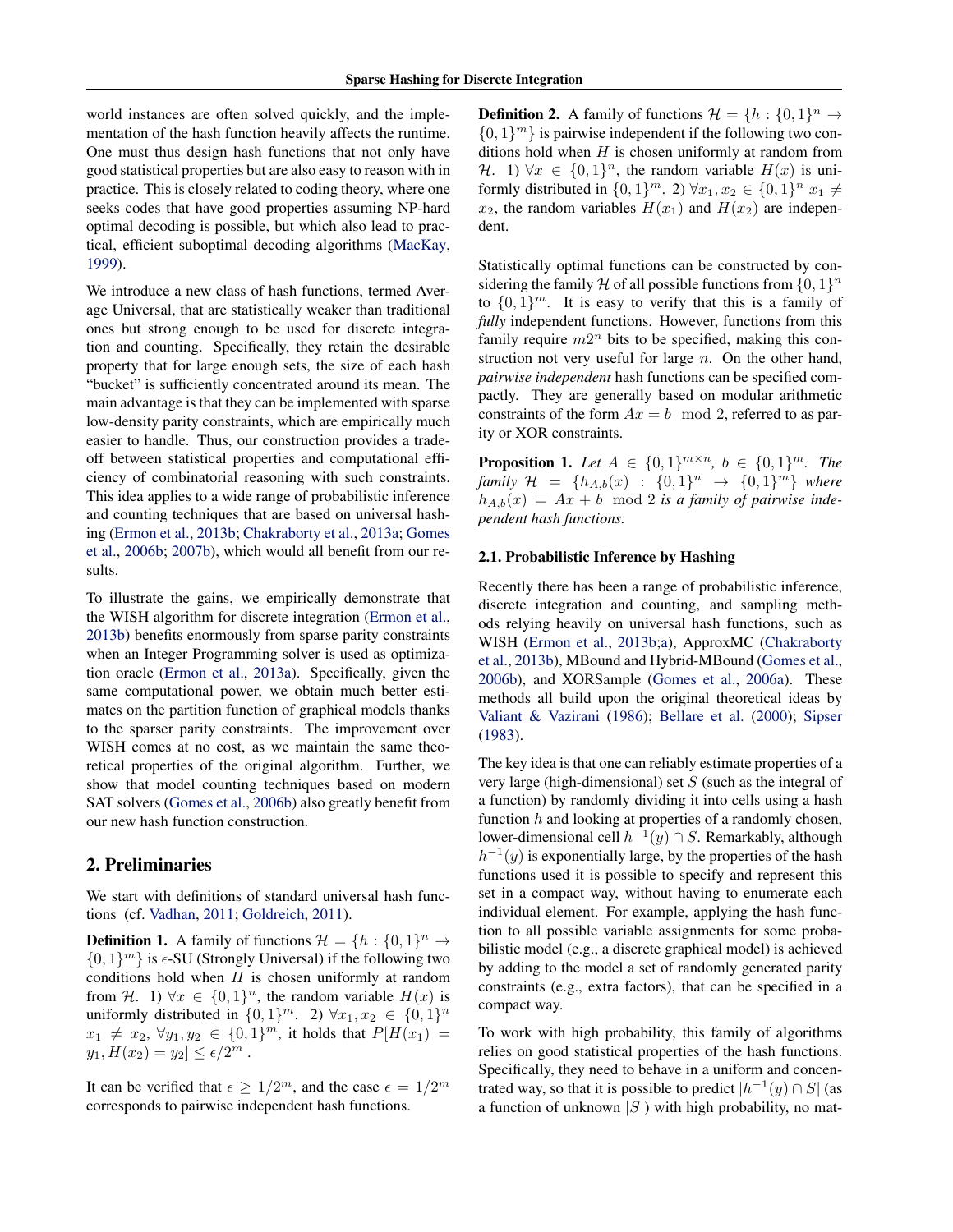ter what the structure of  $S$  is. Full independence would be ideal, as it would make the structure of S irrelevant. However, fully independent hash functions are computational intractable. If there is high correlation between  $\{h(x)\}_{x\in S}$ , things might not work. In the extreme case, even if  $H$  is uniform (property 1), it is possible that all the random variables  $h(x)$ ,  $x \in S$  are identical, i.e., the division into cells does not break up S in a nice way — S is contained in a single cell in this extreme case. It turns out that pairwise independence suffices and is also computationally tractable. All schemes mentioned earlier rely on pairwise independence.

#### 2.2.  $(k, \delta)$ -Concentration and Counting

Formally, let  $S \subseteq \{0,1\}^n$  and  $\mathcal{H} = \{h : \{0,1\}^n \to$  $\{0,1\}^m$ } be a family of hash functions. Let h be a hash function chosen uniformly from H. Then, for  $y \in \{0, 1\}^m$ , define the following random variable:

$$
X(h, S, y) = |h^{-1}(y) \cap S|
$$
 (1)

Let  $\mu(h, S, y) = E[X(h, S, y)]$  denote its expected value and  $\sigma(h, X, y)$  the standard deviation. Note that if H is universal, then  $\mu(h, S, y) = |S|/2^m$ . For brevity, we will sometimes use X and  $\mu$  when h, S, and y are implicit in the context. Our main interest is in understanding how concentrated X is around  $\mu$ , under various choices of H. We introduce a general notion of concentration that will come handy:

**Definition 3.** Let  $k > 0$  and  $\delta > 2$ . Let X be a random variable with  $\mu = \mathbb{E}[X]$ . Then X is *strongly* random variable with  $\mu = E[X]$ . Then X is *strongly*<br>(*k*,  $\delta$ )-concentrated if  $Pr[|X - \mu| \ge \sqrt{k}] \le 1/\delta$  and *weakly*  $(k, \delta)$ -*concentrated* if both  $Pr[X \leq \mu - \sqrt{k}] \leq$  $1/\delta$  and  $\Pr[X \geq \mu + \sqrt{k}] \leq 1/\delta$ .

For a given  $\delta$ , smaller k corresponds to higher concentration. Clearly, strong  $(k, \delta)$ -concentration implies weak  $(k, \delta)$ -concentration and, for  $k' > k$ ,  $(k, \delta)$ concentration implies  $(k', \delta)$ -concentration. Further, by union bound, weak  $(k, \delta)$ -concentration implies strong  $(k, \delta/2)$ -concentration.

As an illustrative example of how  $(k, \delta)$ -concentration can be used for estimating sizes of high-dimensional sets, consider the following simple randomized algorithm  $A$  for approximately computing  $|S|$  with high probability. Let  $\mathcal{H}^i = \{h : \{0,1\}^n \to \{0,1\}^i\}$  for  $i = 1,2,\ldots,n$  be universal families of hash functions. For  $i$  increasing from 1 to m, compute "*is the set*  $h_t^{-1}(0) \cap S$  *empty*" T times, each time with a different hash function  $h_t$  chosen uniformly from  $\mathcal{H}^i$ . If the answer is "yes" for a majority of the T times, stop increasing i and return  $2^{i-1}$  as the estimate of  $|S|$ .

**Proposition 2.** Let  $S \subseteq \{0,1\}^n$ . If  $\mathcal{H}^i = \{h :$  $\{0,1\}^n \rightarrow \{0,1\}^i$ ,  $i \in \{1,2,\ldots,n\}$  are universal *families of hash functions such that* X(h, S, y) *is weakly*  $(\mu^2, 4)$ -concentrated, then A using  $\mathcal{H}^i$  and  $T \geq 8 \ln(8n)$ *correctly computes* |S| *within a factor of* 4 *with probability at least* 3/4*.*

### 3. Concentration and Hash Families

We discuss how the statistical properties of various hash families H influence the strength of  $(k, \delta)$ -concentration of  $X = |h^{-1}(y) \cap S|$ . Proofs may be found in the appendix. Without any assumptions on the nature of  $H$ , Chebychev's inequality and Cantelli's one-sided inequalities yield the following general observation for strong and weak concentration, resp.:

**Proposition 3.** Let  $\delta > 2$  and  $\mathcal{H}$  be a family of hash func*tions.* For any  $S \subseteq \{0,1\}^n$  and  $y \in \{0,1\}^m$ , and for  $h \in_R \mathcal{H}$ ,  $X(h, S, y)$  *is strongly*  $(\delta \sigma^2, \delta)$ -concentrated and *weakly*  $((\delta - 1)\sigma^2, \delta)$ -concentrated.

Ideally, one would like to choose a family of fully independent hash functions, which results in very strong concentration guarantees from Chernoff's bounds:

**Proposition 4.** Let  $\delta$  > 2,  $c$  > 3 and H be a *family of fully independent hash functions. For any*  $S \subseteq \{0,1\}^n$  and  $y \in \{0,1\}^m$ , and for  $h \in_R$ H<sub>*i*</sub>,  $X(h, S, y)$  *is strongly*  $((c \ln δ)μ, δ)$ -concentrated and *weakly*  $((3 \ln \delta)\mu, \delta)$ *-concentrated.* 

However, as discussed earlier, it is often impossible to construct such a family. One commonly uses a family of only pairwise independent hash functions, which have compact constructions involving objects such as parity or XOR constraints. The concentration guarantees we get are much weaker but still very powerful:

**Proposition 5.** Let  $\delta > 2$  and H be a family of pairwise *independent hash functions. For any*  $S \subseteq \{0,1\}^n$  *and*  $y \in$  $\{0,1\}^m$ , and for  $h \in_R \mathcal{H}$ ,  $X(h, S, y)$  is strongly  $(\delta \mu, \delta)$ *concentrated and weakly*  $((\delta - 1)\mu, \delta)$ *-concentrated.* 

This follows from observing that pairwise independence implies  $\sigma^2 = |S|/2^m(1 - 1/2^m) < \mu$  and then applying Prop. 3.

Although one can compactly represent pairwise independent hash functions as m parity constraints (cf. Prop. 1), these constraints have average length  $n/2$ . Such long parity constraints are often particularly hard to reason about using standard inference methods (see Experimental section below). To start addressing this issue, we observe that in many applications,  $O(\mu)$ -concentration is unnecessary and it suffices to have only  $O(\mu^2)$ -concentration. An example of this is Proposition 2. We next discuss how one can exploit  $\epsilon$ -SU hash functions to explore this wide spectrum of possible concentrations by varying  $\epsilon$ .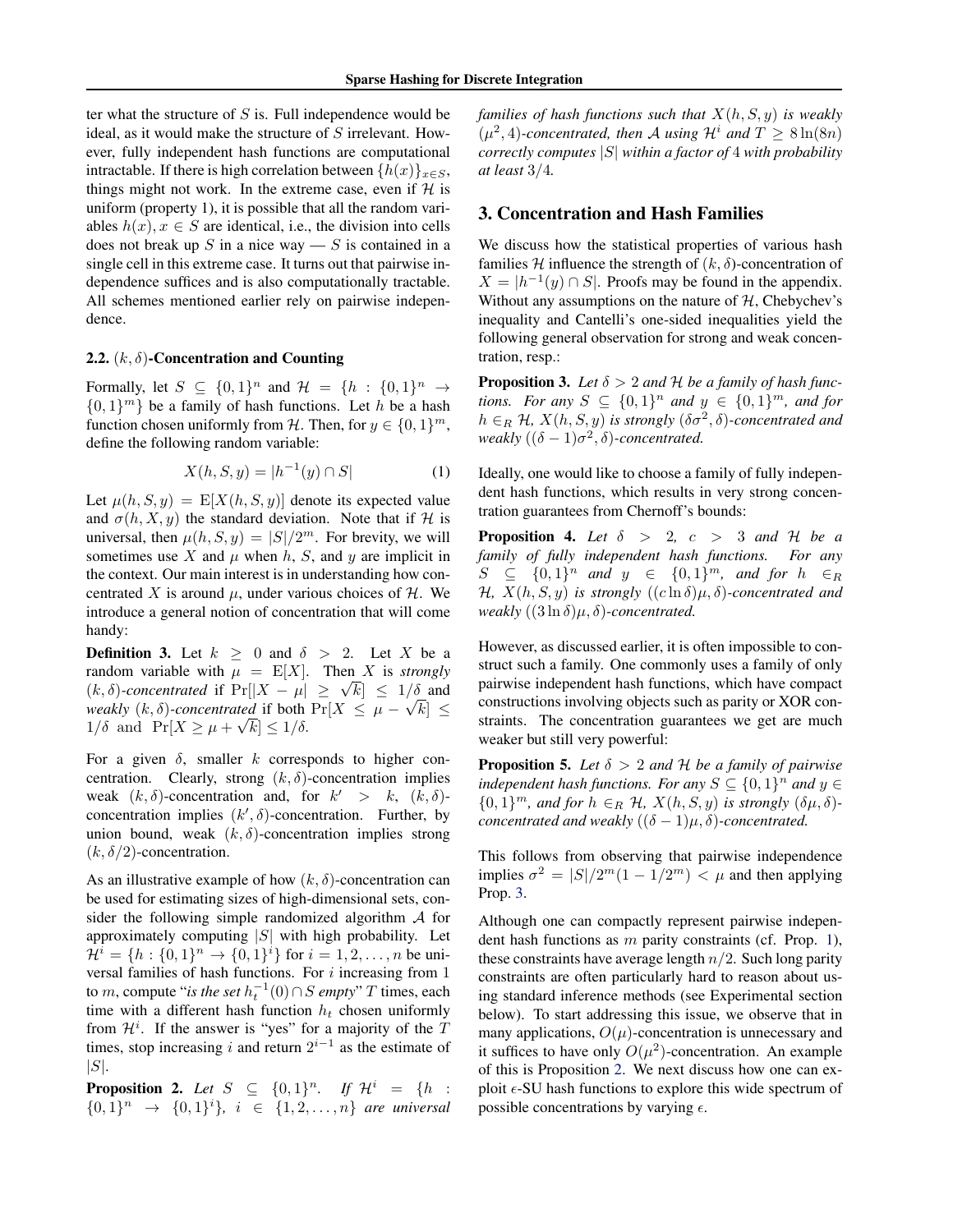**Theorem 1.** Let  $\delta > 2$ ,  $\epsilon \geq 1/2^m$ , and H be a family of  $\epsilon$ -*SU* hash functions. For any  $S \subseteq \{0,1\}^n$  and  $y \in \{0,1\}^m$ , *and for*  $h \in_R \mathcal{H}$ ,  $X(h, S, y)$  *is strongly*  $(\delta \mu (1 + \epsilon (|S| -$ 1)− $\mu$ ),  $\delta$ )-concentrated and weakly  $((\delta -1)\mu(1 + \epsilon)|S| 1) - \mu$ ,  $\delta$ *)*-concentrated.

*Proof.* The variance of X can be computed as follows.

$$
E[X(h, S, y)^{2}] = \sum_{s, s' \in S} E[1_{h(s) = y, h(s') = y}]
$$
  
= 
$$
\sum_{s \in S} E[1_{h(s) = y}] + \sum_{s \neq s'} E[1_{h(s) = y, h(s') = y}]
$$
  

$$
\leq \mu + |S|(|S| - 1)\epsilon/2^{m} \quad \text{(from SU)}
$$
  
= 
$$
\mu(1 + \epsilon(|S| - 1))
$$

Therefore,  $\sigma^2 = E[X^2] - \mu^2 \le \mu(1 + \epsilon(|S| - 1) - \mu)$ . The result now follows from Prop. 3.

**Corollary 1.** Let  $\delta > 2$ ,  $\epsilon \geq 1/2^m$ , and H be a family *of*  $\epsilon$ -*SU* hash functions. For any  $S \subseteq \{0,1\}^n$  and  $y \in$  $\{0,1\}^m$ , and for  $h \in_R \mathcal{H}$ ,  $X(h, S, y)$  is strongly  $(\mu^2, \delta)$ *concentrated whenever*  $\epsilon \leq (\frac{\mu}{\delta} + \mu - 1)/(|S| - 1)$  *and weakly*  $(\mu^2, \delta)$ -concentrated whenever  $\epsilon \leq (\frac{\mu}{\delta - 1} + \mu - \frac{\epsilon}{\delta})$  $1)/(|S|-1)$ .

Thus, by increasing  $\epsilon$ , we can achieve lower (but still acceptable) levels of concentration of  $X$ . In practice, however, it is not easy to construct  $\epsilon$ -SU families that allow efficient inference. Simply using sparser parity constraints (i.e., with fewer than  $n/2$  variables on average), for instance, does not lead to SU hash functions because if  $s, s' \in S$  are close in Hamming distance, sparser paritybased hash functions will act on them in a very correlated way. The next section provides a way around this.

### 4. Average Universal Hashing

We now define a new family of hash functions that have the same statistical concentration properties as  $\epsilon$ -SU (namely, the guarantees in Theorem 1) but are computationally much more tractable for inference methods.

**Definition 4.** A family of functions  $\mathcal{H} = \{h : \{0, 1\}^n \to \emptyset\}$  $\{0, 1\}^m$ } is  $(\epsilon, i)$ -AU (Average Universal) if the following two conditions hold when  $H$  is a function chosen uniformly at random from H.

- $\forall x \in \{0,1\}^n$ , the random variable  $H(x)$  is uniformly distributed in  $\{0, 1\}^m$ .
- $\forall S \subseteq \{0,1\}^n$ ,  $|S| = i$ ,  $\forall y_1, y_2 \in \{0,1\}^m$ , the following property holds  $\sum_{x_1, x_2 \in S; x_1 \neq x_2} \Pr[H(x_1) =$  $y_1, H(x_2) = y_2 \leq |S|(|S|-1)\epsilon/2^m$ .

In other words, we allow pairs of random variables  $H(x_1), H(x_2)$  to be potentially heavily correlated, for instance  $Pr[H(x_1) = y_1, H(x_2) = y_2]$  could be much larger than  $\epsilon/2^m$ . However, it needs to balance out so that the average correlation among configuration pairs on (large enough sets) S is smaller than  $\epsilon/2^m$ .

Proposition 6. *Let* H *be a family of hash functions. (a) If H is* ( $\epsilon$ , 2)-AU, then H *is also*  $\epsilon$ -SU. (b) If H *is*  $\epsilon$ -SU, then *H is also* ( $\epsilon$ , *i*)*-AU for all*  $i \geq 2$ *.* (*c*) If H *is* ( $\epsilon$ , *i*)*-AU*, *then H* is also  $(\epsilon, i + 1)$ -AU.

Theorem 2. *Theorem 1 and Cor. 1 also hold when* H *is a family of*  $(\epsilon, i)$ *-AU hash functions and*  $|S| \geq i$ *.* 

*Proof.* The proof is close to that of Theorem 1. The key observation is that whenever  $|S| > i$ , under an  $(\epsilon, i)$ -AU hash family we obtain the same bound on the variance,  $\sigma^2$ , as in the  $\epsilon$ -SU hash family case.  $\Box$ 

# 5. Hashing with Low-Density (Sparse) Parity **Constraints**

Our main technical contribution is the following:

**Theorem 3.** Let  $A \in \{0,1\}^{m \times n}$  be a random matrix *whose entries are Bernoulli i.i.d. random variables of parameter*  $f \leq 1/2$ , *i.e.*,  $Pr[A_{ij} = 1] = f$ . Let  $b \in \{0, 1\}^m$ *be chosen uniformly at random, independently from* A*. Let*  $w^* = \min \left\{ w \mid \sum_{j=1}^w {n \choose j} \ge q \right\}$  and

$$
\epsilon(n, m, q, f) = \frac{1}{|S| - 1} \sum_{w=1}^{w^*} {n \choose w} \left(\frac{1}{2} + \frac{1}{2} (1 - 2f)^w\right)^m
$$

*Then the family*  $\mathcal{H}^f = \{h_{A,b}(x) : \{0,1\}^n \to \{0,1\}^m\},\$ *where*  $h_{A,b}(x) = Ax + b \mod 2$  *and*  $H \in H^f$  *is chosen randomly according to this process, is a family of*  $(\epsilon(n, m, q, f), q)$ -AU hash functions.

*Proof.* Let  $S \subseteq \{0, 1\}^n$  and  $y_1, y_2 \in \{0, 1\}^m$ . Then,

$$
\sum_{\substack{x_1, x_2 \in S \\ x_1 \neq x_2}} \Pr[H(x_1) = y_1, H(x_2) = y_2]
$$
\n
$$
= \sum_{\substack{x_1, x_2 \in S \\ x_1 \neq x_2}} \sum_{v \in \{0, 1\}^m} \Pr[A x_1 + v = y_1, Ax_2 + v = y_2] \Pr[b = v]
$$
\n
$$
= 2^{-m} \sum_{\substack{x_1, x_2 \in S \\ x_1 \neq x_2}} \sum_{v \in \{0, 1\}^m} \Pr[A x_1 + v = y_1, Ax_2 + v = y_2]
$$
\n
$$
= 2^{-m} \sum_{\substack{x_1, x_2 \in S \\ x_1 \neq x_2}} \Pr[A(x_1 - x_2) = y_1 - y_2]
$$

For brevity, let  $\delta = y_1 - y_2$ . The probability  $Pr[A(x_1 - x_2) = \delta]$  depends on the Hamming weight w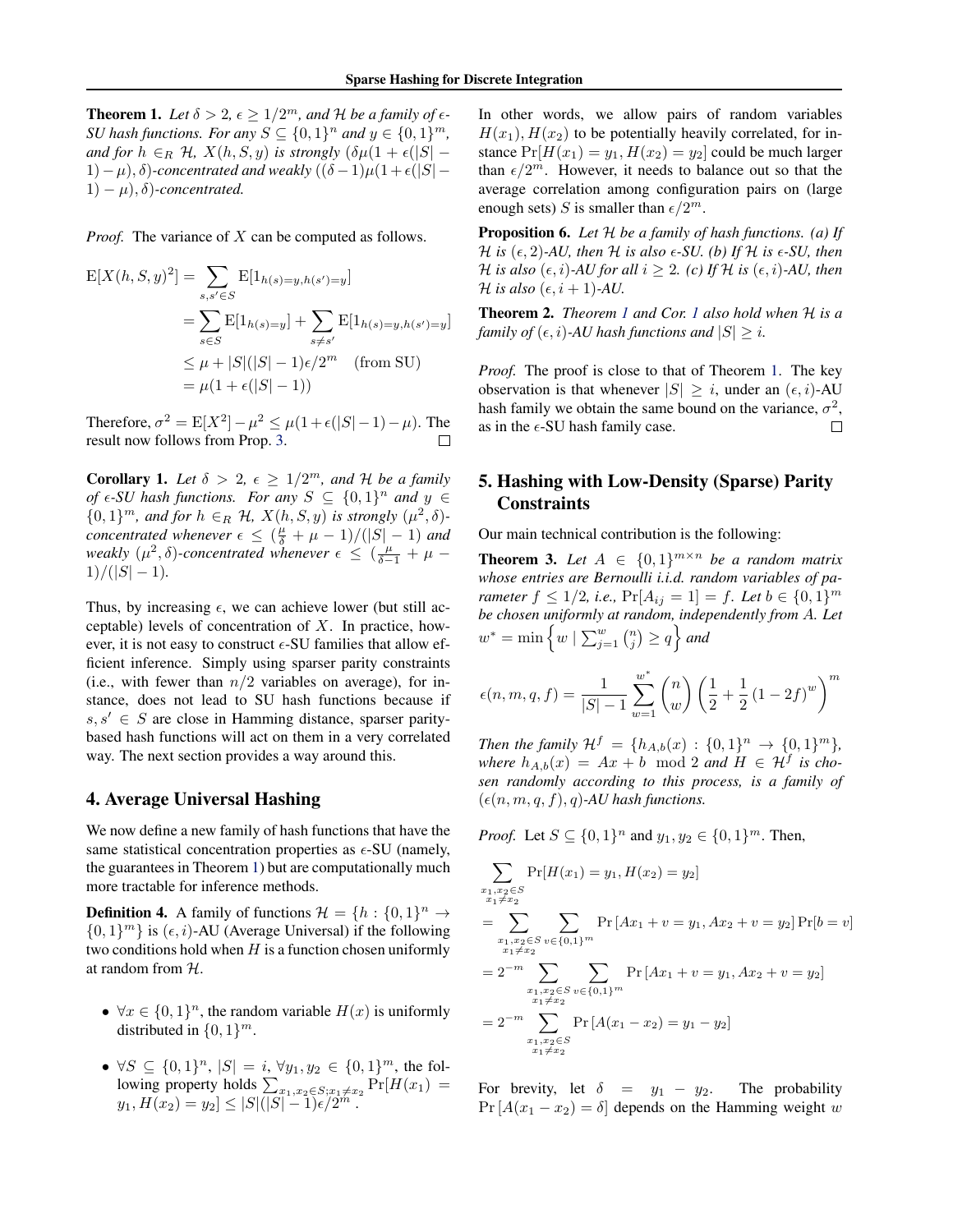of  $x_1 - x_2$ , and is precisely the probability that the w columns of the (sparse) matrix  $A$  corresponding to the bits in which  $x_1$  and  $x_2$  differ sum to  $\delta$  (mod 2).

In order to compute this probability, we use an analysis similar to MacKay (1999), based on treating the  $m$  random entries in each of the w columns of A as defining w steps of a *biased random walk* in each of the m dimensions of the m-dimensional Boolean hypercube. The probability that  $A(x_1 - x_2)$  equals  $\delta$ , when viewed this way, is nothing but the probability that starting from the origin and taking these w steps brings us to  $\delta$ . Note that this is a function of only w, f, and  $\delta$ ; the exact columns in which  $x_1$  and  $x_2$  differ do not matter. Let us denote this probability  $r^{(w,f)}(0,\delta)$ .

Unlike MacKay (1999), each row of our matrix  $A$  is sampled independently. So we can model the random walk with m independent Markov Chains (one for each of the m dimensions) with two states  $\{0, 1\}$  and with transition probabilities

$$
p_{0\to 0} = 1 - \alpha, p_{0\to 1} = \alpha, p_{1\to 1} = 1 - \beta, p_{1\to 0} = \beta.
$$

Observing that the eigenvalues are 1 and  $1 - \alpha - \beta$ , it is easy to verify that

$$
\Pr[X_n = 0 \mid X_0 = 0] = \frac{\beta}{\alpha + \beta} + \frac{\alpha}{\alpha + \beta} (1 - \alpha - \beta)^n \tag{2}
$$

and  $Pr[X_n = 1 | X_0 = 0] = 1 - Pr[X_n = 0 | X_0 = 0].$ Setting  $\alpha = \beta = f$  and  $\delta = y_1 - y_2$  we get

$$
r^{(w,f)}(0,\delta) = \prod_{j=1}^{m} \left(\frac{1}{2} + (1 - 2\delta_j) \frac{1}{2} (1 - 2f)^w\right)
$$
  
 
$$
\leq \left(\frac{1}{2} + \frac{1}{2} (1 - 2f)^w\right)^m = r^{(w,f)}(0,0)
$$

because  $f \leq 1/2$ . Plugging into the previous expression we get

$$
\sum_{\substack{x_1, x_2 \in S \\ x_1 \neq x_2}} \Pr[H(x_1) = y_1, H(x_2) = y_2]
$$
  

$$
\leq 2^{-m} \sum_{x_1 \in S} h(w|x_1) r^{(w,f)}(0,0)
$$

where  $h(w|x)$  is defined as the number of vectors in S that are at Hamming distance w from x. Clearly,  $h(w|x) \leq$  $\binom{n}{w}$ . Since  $r^{(w,f)}(0,0)$  is monotonically decreasing in w, we can derive a worst case bound on the above expression by assuming all  $\binom{n}{w}$  vectors at distance w from x are actually present in  $\tilde{S}$  for small w. Recalling the definition of  $w^*$  from the statement of the theorem, for all  $|S| \leq q$  this

gives:

$$
\sum_{\substack{x_1, x_2 \in S \\ x_1 \neq x_2}} \Pr[H(x_1) = y_1, H(x_2) = y_2]
$$
  
\n
$$
\leq 2^{-m} \sum_{x_1 \in S} \sum_{w=1}^{w^*} {n \choose w} r^{(w, f)}(0, 0)
$$
  
\n
$$
= 2^{-m} |S| \sum_{w=1}^{w^*} {n \choose w} r^{(w, f)}(0, 0) = |S|(|S| - 1) \frac{\epsilon(n, m, q, f)}{2^m}
$$

 $\Box$ 

which proves that H is  $(\epsilon(n, m, q, f), q)$ -AU.

The significance of this result is that given  $n, m$ , and  $q$ , we have a family of hash functions parameterized by f for which we can control the "average correlation" across all pairs of points in *any* set of size at least q. These range from rather dense but fully pairwise independent families when  $f = 0.5$ , to statistically useful but much sparser and hence much more tractable families when  $f < 0.5$ . Algorithms for probabilistic inference that use universal hashing often do not need full or even pairwise independence but only  $(\mu^2, \delta)$ -concentration for success with high probability. Section 4 thus prescribes a value of  $\epsilon > \frac{1}{2^m}$  that suffices. Using the above theorem, we can therefore look for the smallest value of  $f$  that is compatible with the requirement. For example, using Thm. 3 and Cor. 1 applied to AU hash families as Thm. 2, we can look for the smallest value  $f^*$  such that the resulting family  $\mathcal{H}^f = \{h_{A,b}(x) :$  $\{0,1\}^n \rightarrow \{0,1\}^m$  guarantees  $(\mu^2, \delta)$ -concentration for sets of size at least  $2^{m+2}$  and for  $\delta = 9/4$ .

In the top panel of Figure 1 we plot the corresponding  $f^*(n)$  as a function of the number of variables n, for  $m = n/2$  constraints. In the bottom panel, we plot  $f^*(m)$ as a function of m, for  $n = 100$ . We see that we can obtain hash functions with provable concentration guarantees using constraints with average length scaling empirically as  $n^{1-0.72}$  as opposed to  $n/2$  for the pairwise independent construction. We also plot the smallest value of  $f$  that guarantees concentration when the set  $S$  in Definition 3 is not an arbitrary set of size  $q = 2^{m+2}$  but is instead restricted to be an  $(m + 2)$ -dimensional hypercube, for which we have an exact expression for  $h(w|x)$ . This is clearly a lower-bound for f ∗ (which is guaranteed to work for *any* set, hypercube included). The hypercube is intuitively close to a worstcase distribution for  $h(w|x)$  because points have small average distance and hence high correlation. The comparison with the hypercube case highlights that our bounds are fairly tight.

#### 5.1. Alternative Construction

We consider a related construction where we generate each row independently by fixing exactly t randomly chosen el-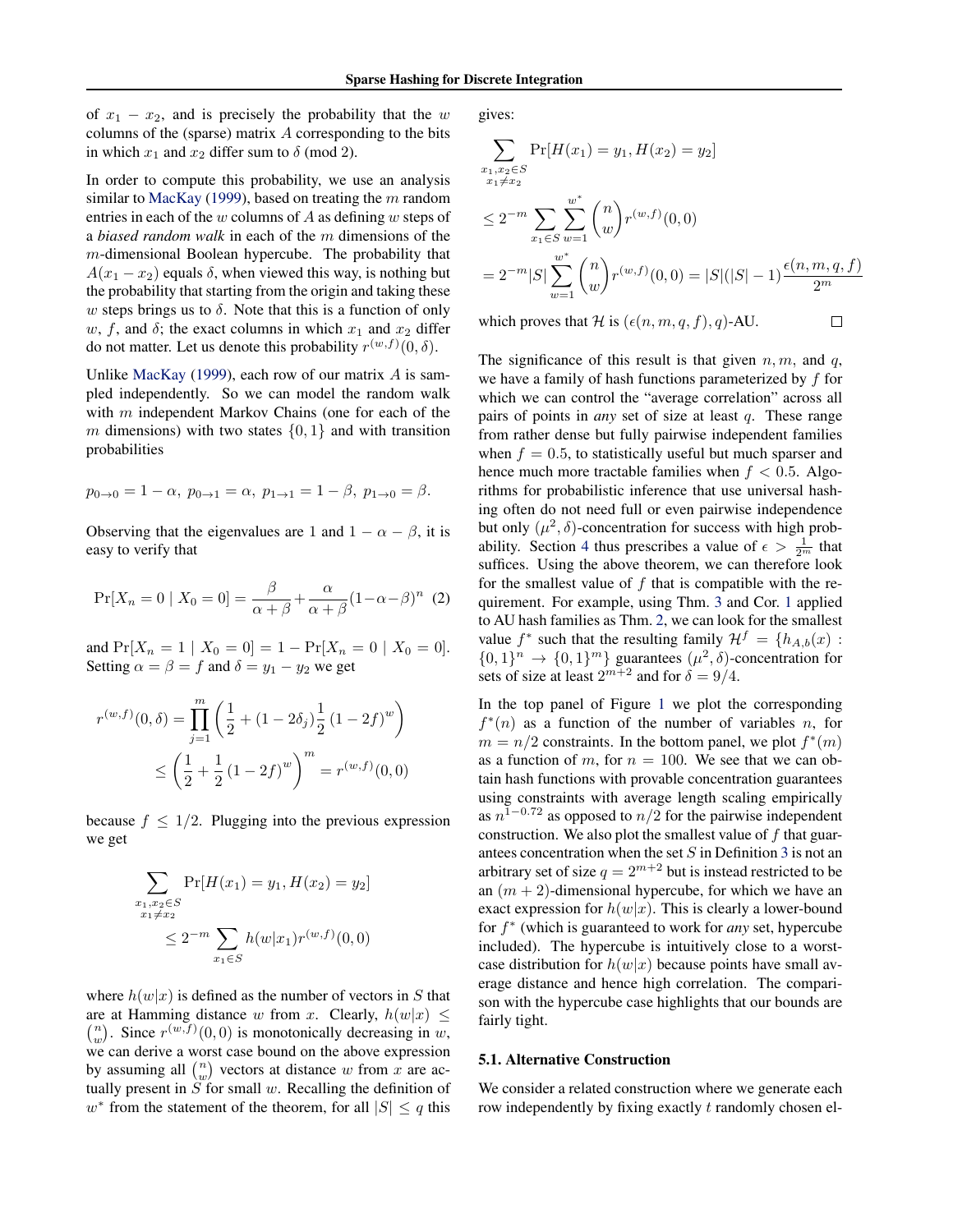

Figure 1. Numerical evaluation of the bound on the constraint density. Top:  $m = n/2$ , varying n. Bottom:  $n = 100$ , varying m.

ements to 1. In contrast, the previous construction has on average  $nf$  non-zero elements per row, but the number can vary. We can use an analysis similar to the one for Theorem 3, the main difference being that we need to substitute  $r^{(w,f)}(0,0)$  with

$$
z^{(w,f)}(0,0) = \left(\sum_{\substack{\text{even } \ell}}^{\min(w,t)} \frac{\binom{w}{\ell}\binom{L-w}{t-\ell}}{\binom{L}{t}}\right)^m.
$$

Then we can obtain a closed form expression for  $\epsilon$  by again looking at the worst-case distribution of the neighbors in terms of Hamming distance w.

# 6. **WISH** With Sparse Parity Constraints

Our technique and analysis based on Average Universal hash functions applies to a range of probabilistic inference and counting techniques such as WISH (Ermon et al., 2013b;a), ApproxMC (Chakraborty et al., 2013b), and MBound (Gomes et al., 2006b). While preserving all their theoretical properties in terms of approximation guarantees, by substituting pairwise independent hash functions with *sparse* Average Universal ones we obtain significant improvements in terms of runtime (see experimental section below). For concreteness and brevity, we discuss its application to the recent WISH algorithm for discrete integration.

**Algorithm 1 SPARSE-WISH** 
$$
(w, n = \log_2 |\mathcal{X}|, \Delta, \alpha)
$$
\n $T \leftarrow \begin{bmatrix} \frac{\ln(1/\Delta)}{\alpha} \ln n \\ \text{for } i = 0, \cdots, n \text{ do} \end{bmatrix}$ \n**for**  $i = 1, \cdots, T$  **do**\n $f^* = \min\{f | \epsilon(n, i, 2^{i+2}, f) < \frac{31}{5(2^{i+2}-1)}\}$ \nSample hash function  $h_{A,b}^i$  from  $\mathcal{H}^{f*}$ 

\ni.e. sample sparse  $A \in \{0, 1\}^{i \times n}$ ,  $b \in \{0, 1\}^i$ 

\n $w_i^t \leftarrow \max_{\sigma} w(\sigma)$  subject to  $h_{A,b}^i(\sigma) = \mathbf{0}$ \nend for

\n $M_i \leftarrow \text{Median}(w_i^1, \cdots, w_i^T)$ \nend for

\nReturn  $M_0 + \sum_{i=0}^{n-1} M_{i+1} 2^i$ 

WISH is an algorithm used to estimate the partition function  $Z=\sum_{\sigma\in\{0,1\}^n}w(\sigma)=\sum_{\sigma\in\mathcal X}\prod_{\alpha\in\mathcal I}\psi_\alpha(\{x\}_\alpha)$  of a graphical model by solving a small number of MAP queries on the original model augmented with randomly generated parity constraints. WISH uses a universal hash function to partition the space of all possible variable assignments into  $2<sup>i</sup>$  cells, and then searches for the most likely variable assignment within a single cell. By varying the number of cells used to partition the state space, it estimates the tail of the weight distribution, finding its quantiles that can then be used to obtain a constant factor approximation of the intractable partition function within any desired degree of accuracy, with high probability and using only a polynomial number of MAP queries.

The original WISH (Ermon et al., 2013b) is based on pairwise independent hash functions, constructed using random parity constraints of average length  $n/2$  for a problem with  $n$  binary variables. Our previous analysis allows us replace them with sparser constraints as in Theorem 3, obtaining an extension that we call SPARSE-WISH of which we provide the pseudocode as Algorithm 1. The key property is that Lemma 1 from Ermon et al. (2013b) still holds.

**Lemma 1.** *Fix an ordering*  $\sigma_i$ ,  $1 \leq i \leq 2^n$ , *of the configurations in*  $\{0,1\}^n$  *such that for*  $1 \leq j < 2^n$ *,*  $w(\sigma_j) \geq$  $w(\sigma_{j+1})$ *. For*  $i \in \{0, 1, \dots, n\}$ *, define*  $b_i \triangleq w(\sigma_{2^i})$ *. Let*  $M_i = \text{Median}(w_i^1, \cdots, w_i^T)$  *be defined as in Algorithm 1. Then, for*  $0 < \alpha \leq 0.0042$ ,

$$
Pr[M_i \in [b_{\min\{i+2,n\}}, b_{\max\{i-2,0\}}]] \ge 1 - exp(-\alpha T)
$$

The proof is based on a variance argument. Intuitively, the hash functions used at iteration i are by Thm. 3 ( $\epsilon$ ,  $2^{i+2}$ )-AU with  $\epsilon$  chosen such that by Cor. 1 and Thm. 2 they guarantee weak  $(\mu^2, 9/4)$ -concentration for sets of size at least  $2^{i+2}$ . In particular, this guarantees that the hash functions will behave nicely on the set formed by the  $2^{i+2}$  heaviest configurations (no matter what is the structure of the set), and  $M_i$  will not underestimate  $b_i$  by too much. See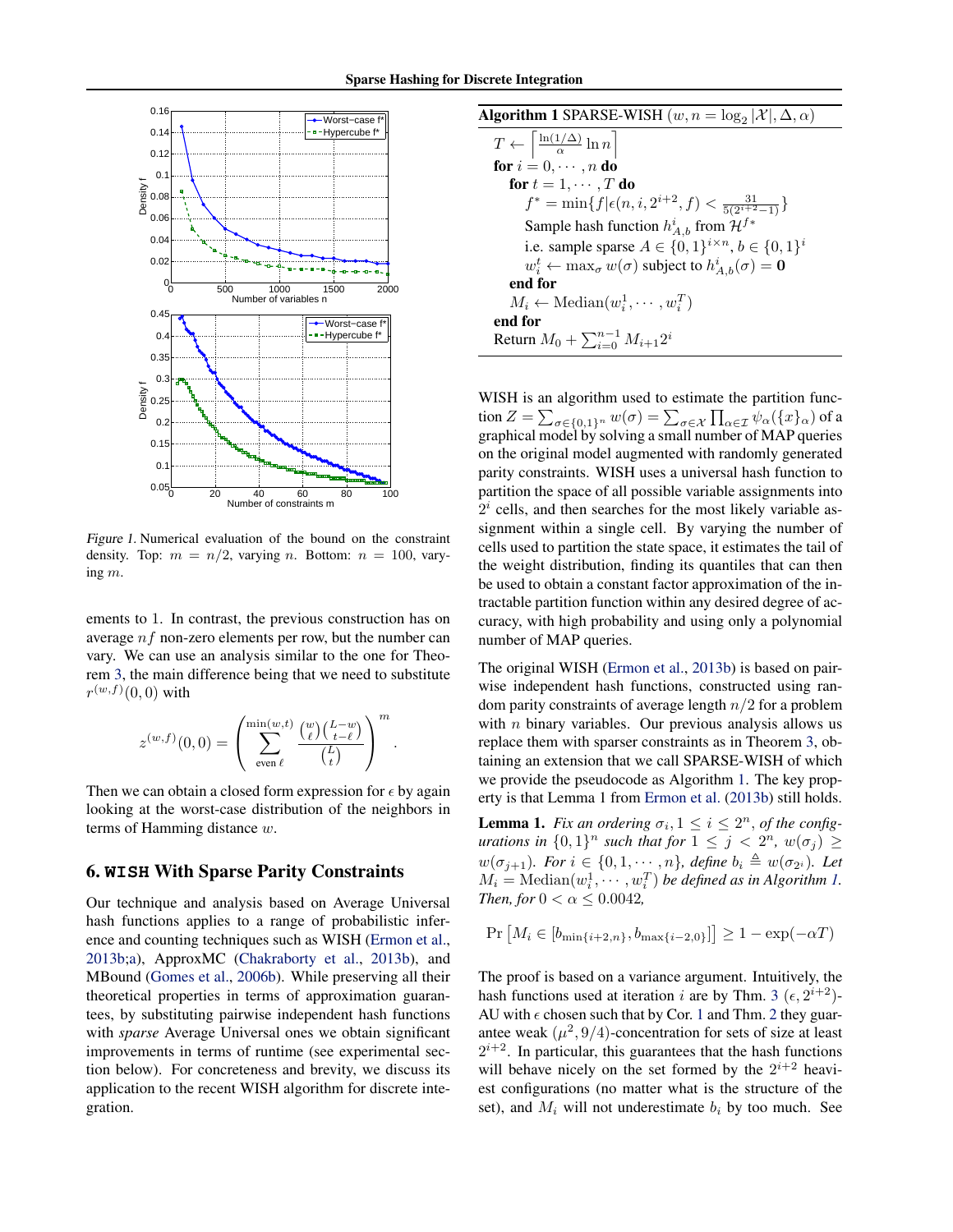

Figure 2. Integrality gap,  $w = 2.5, M = 10$ .

Appendix for a formal proof. We then have the following result analogous to Theorem 1 of Ermon et al. (2013b):

**Theorem 4.** *For any*  $\Delta > 0$ *, positive constant*  $\alpha \leq 0.0042$ *,* and the hash families  $H^f$  given by Proposition 3, SPARSE-*WISH* makes  $\Theta(n \ln n \ln 1/\delta)$  *MAP queries and, with probability at least*  $(1 - \Delta)$ *, outputs a 16-approximation of*  $Z = \sum_{\sigma \in \{0,1\}^n} w(\sigma)$ .

This means that if we carefully choose the density  $f^*$  as in the pseudocode (which is a function of the number of constraints  $i$ , and in general much smaller than  $0.5$ ; cf. bottom panel of Fig 1), we maintain the same accuracy guarantees but using much sparser constraints. In contrast, the analysis of short XORs in Ermon et al. (2013a) only guaranteed that the output is an approximate lower bound for  $Z$ , not a constant factor approximation.

#### 7. Experimental Evaluation

We evaluate SPARSE-WISH using the Integer Linear Programming (ILP) formulation from Ermon et al. (2013a) to solve the MAP inference instances in the inner loop of the algorithm. We use the Integer Programming solver CPLEX with a timeout of 10 minutes on Intel Xeon 5670 3GHz machines with 48GB RAM, obtaining at the end a lower bound and, by solving a sequence of LP relaxations, an upper bound on the optimization instances. These translate into bounds for the generally intractable partition function  $Z<sup>1</sup>$  (Ermon et al., 2013a). We evaluate these bounds on  $M \times M$  grid Ising models for  $M \in \{10, 15\}$ . In an Ising model, there are  $M^2$  binary variables, with unary potentials  $\psi_i(x_i) = \exp(f_i x_i)$  and (mixed) binary interactions  $\psi_{ij}(x_i, x_j) = \exp(w_{ij}x_i x_j)$ , where  $w_{ij} \in_R [-w, w]$  and  $f_i \in_R [-f, f]$ . The external field is  $f \in \{0.1, 1.0\}$ .

In Figure 2 we show the median integrality gap<sup>2</sup> (over  $500$ 



Figure 3. Results on Ising grids with mixed interactions with field 0.1. Top:  $10 \times 10$  grid. Bottom:  $15 \times 15$  grid.

runs) for the ILP formulation of the MAP inference instances, for  $i \in \{10, 15, 20, 25, 30\}$  random parity constraints generated at various density levels f. We see that problems with short XORs (generated with small  $f$ ) typically have smaller integrality gaps, which confirms the fact that short XORs are easier to reason about. This is not surprising, because the optimizations involved are analogous to max likelihood decoding problems, and sparse codes are known to be easier to decode empirically (MacKay, 1999).

We compare SPARSE-WISH with WISH (based on the same ILP formulation, but with denser  $f = 0.5$  constraints), with Loopy BP (Murphy et al., 1999) which estimates Z without providing any accuracy guarantee, Tree Reweighted BP (Wainwright, 2003) which gives a provable upper bound, and Mean Field (Wainwright & Jordan, 2008) which gives a provable lower bound. We use the implementations in the LibDAI library (Mooij, 2010), allowing 1000 random restarts for Mean Field. Figure 3 shows the error in the resulting estimates, where ground truth is from Junction Trees (Lauritzen & Spiegelhalter, 1988).

We see that SPARSE-WISH provides significantly better bounds compared to the original WISH algorithm. Since they are both run for the same amount of time using the same combinatorial optimization suite, the improvement is to be attributed entirely to the sparser constraints employed

<sup>&</sup>lt;sup>1</sup>When all the ILPs are solved to optimality, upper and lower bounds match and the value is guaranteed to be a constant factor approximation for Z.

<sup>&</sup>lt;sup>2</sup>At the root node of the ILP solver search tree.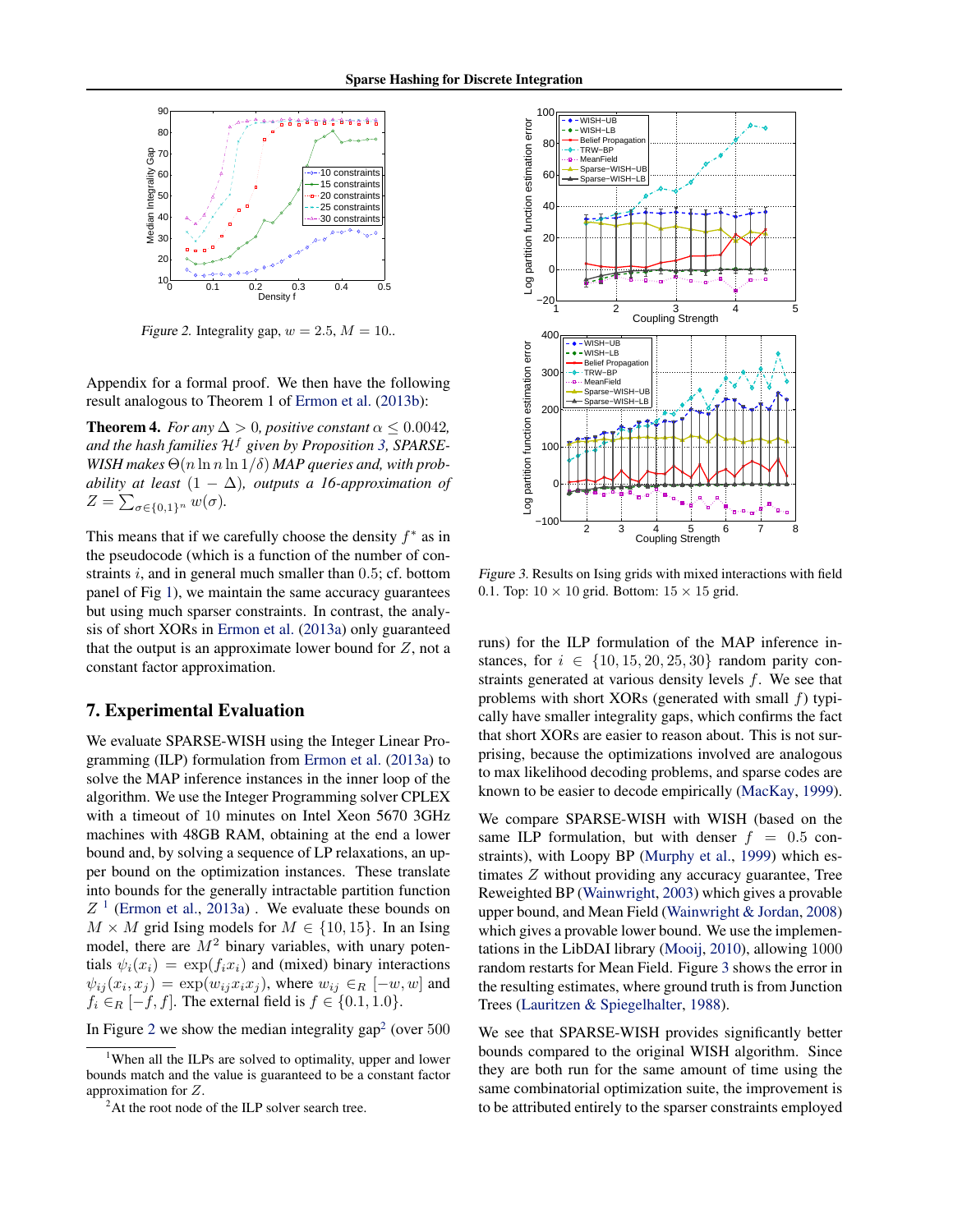by SPARSE-WISH, which are easier to reason about. Intuitively, as seen in Figure 2 the LP relaxation obtained using shorter XORs is much tighter, hence improving the quality of the bounds, and yielding overall the best provable upper and lower bounds among all algorithms we considered. Notice the improvement in terms of lower bound is smaller because in both cases the bounds are quite tight (with an error close to 0). Remarkably, SPARSE-WISH is the only method that does not deteriorate as the coupling strength is increased. We emphasize that the improvement over WISH comes at no cost, because thanks to our carefully chosen density thresholds  $f^*$ , we maintain the same theoretical properties without trading off accuracy for speed.

#### 7.1. Model counting for SAT

Long parity constraints are difficult to reason about not only for Integer Programming solvers but also for SAT solvers. In fact, SAT solvers can be substantially faster on sparser parity constraints than those of length  $n/2$  (Gomes et al., 2006b).

The use of short parity constraints for model counting (i.e., count the number of solutions of a SAT instance) was investigated by Gomes et al. (2007a), where it was empirically shown that short XORs perform well on a wide variety of instances a number of problem domains. Our analysis provides the first theoretical basis for this observed empirical phenomenon, while also providing a principled way to estimate a priori a suitable length of parity constraints to use.

Table 1 reports the bounds obtained with our analysis on the benchmark used by Gomes et al. (2007a). The best previously known theoretical bound on the length was  $n/2$ , based on the pairwise independent construction (Prop. 1). The best previously known empirical bound was computed by finding the smallest XOR length such that the variance of the resulting model count estimate is the same as what one would obtain with pairwise independent functions, which can be easily computed analytically. The new provable bound is computed by looking for the shortest XOR length that gives  $(\mu^2, \delta)$ -concentration and therefore provides a "correct" answer more than half the time (as in Prop. 2). Specifically, by Theorem 2, we look for the minimum XOR length satisfying the weak  $(\mu^2, 9/4)$ concentration condition given by Corollary 1, where the number of variables  $(n)$ , the log of the set size  $(\log_2 |S|)$ , and the number of XORs (m) are taken from Gomes et al. (2007a) and reported in the first three columns of Table 1. The new empirical bound is also based on the shortest XOR length yielding weak  $(\mu^2, 9/4)$ -concentration, but using Prop. 3 for general hash families and taking the sample variance as a proxy for the true variance,  $\sigma^2$ .

On this diverse benchmark spanning a variety of domains (Latin square completion, logistic planning, hardware veri-

Table 1. Minimum size of XOR constraints suitable for model counting for SAT

| Instance         |      |         |                 | Provable      |     | Empirical     |                |
|------------------|------|---------|-----------------|---------------|-----|---------------|----------------|
|                  | Num  | $log_2$ | Num             | <b>Bounds</b> |     | <b>Bounds</b> |                |
| Name             | Vars | Solns   | <b>XORs</b>     | Old           | New | Old           | <b>New</b>     |
| ls7R34med        | 119  | 10      | 7               | 59            | 46  | 6             | 3              |
| ls7R35med        | 136  | 12      | 9               | 68            | 53  | 7             | 3              |
| 1s7R36med        | 149  | 14      | 11              | 74            | 56  | 7             | 3              |
| log.c.red        | 352  | 19      | $\overline{10}$ | 176           | 112 | 98            | 28             |
| $2$ hitmax $-6$  | 252  | 97      | 87              | 126           | 26  |               | 8              |
| wff-3-100-330    | 100  | 32      | 25              | 50            | 21  | 17            | 7              |
| wff-3-100-380    | 100  | 22      | 15              | 50            | 27  | 26            | 8              |
| wff-3-100-396    | 100  | 18      | 11              | 50            | 29  | 38            | 10             |
| $string-50-30$   | 50   | 30      | 20              | 25            | 8   | 11            | 4              |
| string- $50-40$  | 50   | 40      | 30              | 25            | 5   | >10           | 4              |
| string- $50-49$  | 50   | 49      | 39              | 25            | 3   | 6             | 3              |
| $blk-50-3-10-20$ | 50   | 23      | 13              | 25            | 10  | >15           | $\overline{5}$ |
| blk-50-6-5-20    | 50   | 26      | 16              | 25            | 9   | 15            | 4              |
| blk-50-10-3-20   | 50   | 30      | 20              | 25            | 8   | 15            | 3              |

fication, random, and synthetic), the new theoretical bound on the minimum XOR length is significantly smaller than  $n/2$ . The empirical bound we achieve (last column, often in single digits and thus extremely efficient for SAT solvers) is also much smaller than the previously reported empirical bound. The gap between our new provable and empirical bounds is due to the intricate structure of the set  $S$  of solutions. If the solutions in  $S$  are far away on average (hence less correlated when using sparse parity constraints), we obtain an empirical variance that is much tighter than our provable worst-case bound. Overall, our new bounds significantly improve upon the previous best known bounds in all cases considered.

#### 8. Conclusion

We introduced a new class of hash functions, called Average Universal, that can be constructed using low-density (sparse) parity constraints. While statistically weaker than traditional hash functions, these are still powerful enough to be used in hashing-based randomized counting and discrete integration schemes. Sparse parity constraints are empirically much easier to do inference with, a well-known fact in the context of low-density parity check codes. By substituting dense parity constraints with sparser ones, we obtain variations of inference and counting techniques that have the same provable guarantees but are empirically much more tractable. We show that this leads to significant improvements in the bounds obtained by the recent WISH algorithm and in model counting applications.

Acknowledgments: Research supported by NSF grants #0832782 and #1059284.